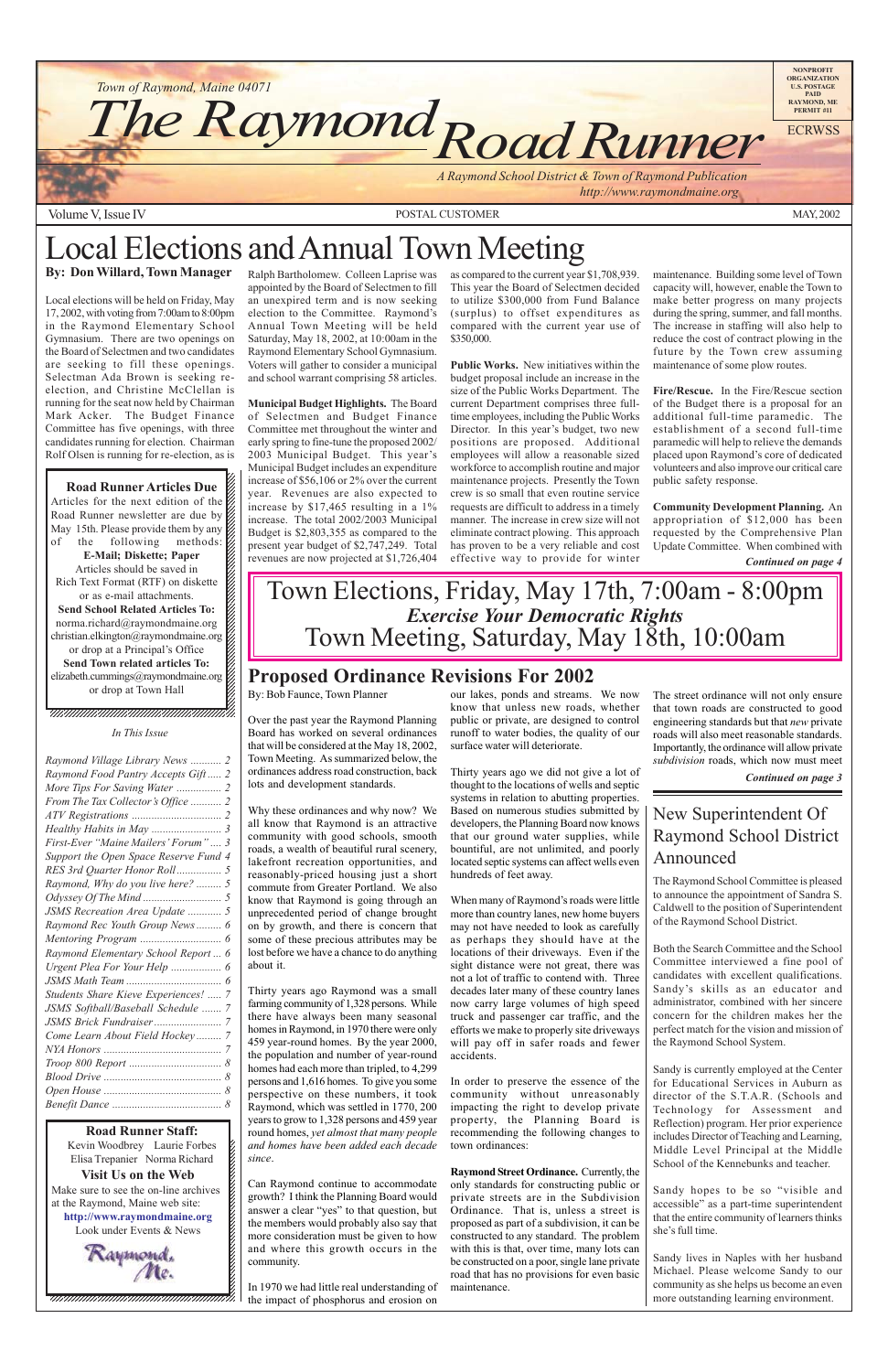| <b>May 2002</b><br><b>Events and Meeting Schedule</b>                                                                                                                                                       |               |                |                                                                                                                                                                                       |                                                                               |                                          |                 |
|-------------------------------------------------------------------------------------------------------------------------------------------------------------------------------------------------------------|---------------|----------------|---------------------------------------------------------------------------------------------------------------------------------------------------------------------------------------|-------------------------------------------------------------------------------|------------------------------------------|-----------------|
| <b>SUNDAY</b>                                                                                                                                                                                               | <b>MONDAY</b> | <b>TUESDAY</b> | <b>WEDNESDAY</b>                                                                                                                                                                      | <b>THURSDAY</b>                                                               | <b>FRIDAY</b>                            | <b>SATURDAY</b> |
| <b>FB=Fire Bam</b><br><b>JS=Jordan-Small</b><br><b>KC=Kokatosi Campgnd</b><br><b>RE=Raymond Elementary</b><br>TG=Town Garage RT85<br><b>TH=Town Hall</b><br><b>VL</b> =Village Library<br>VC=Village Church |               |                | 12:30PM-1:30PM RE<br>Karate<br>1:00PM-4:00PM RE<br>Kindergarten Screening<br>2:15PM-3:15PM JS<br>Karate<br><b>7:00PM RE</b><br>School Committee<br>7:00PM TH<br><b>Planning Board</b> | 9:30AM VL<br>Baby Time<br>10:00AM VL<br>Story Time<br>6:30PM KC<br>Lions Club | 6:30PM VC<br>Troop 800 Court of<br>Honor |                 |
| 5                                                                                                                                                                                                           | 6             | 6:30PM VC      | 8<br>12:45PM-1:45PM RE                                                                                                                                                                | 9<br>9:30AM VL                                                                | 10<br>8:30AM-11:30AM RE                  |                 |

|                                             |                                                                   | Troop 800 Meeting<br>7:00PM TH<br>Selectmen                                     | Karate<br>2:15PM-3:15PM JS<br>Karate<br>7:00PM TH<br><b>Planning Board</b>                                                                    | <b>Baby Time</b><br><b>10:00AM VL</b><br>Story Time                                                       | Grandparents Day<br><b>10:00AM RE</b><br>Good News Assembly |                                                |
|---------------------------------------------|-------------------------------------------------------------------|---------------------------------------------------------------------------------|-----------------------------------------------------------------------------------------------------------------------------------------------|-----------------------------------------------------------------------------------------------------------|-------------------------------------------------------------|------------------------------------------------|
| 12                                          | 13<br>7:00PM TH<br>Comprehensive Plan<br><b>Committee Meeting</b> | 14<br>6:30PM VC<br>Troop 800 Meeting<br>6:30PM JS<br><b>PTA Meeting</b>         | 15<br>9:00AM VL<br>Library Board Meeting<br>12:45PM-1:45PM RE<br>Karate<br>2:15PM-3:15PM JS<br>Karate<br>7:00PM RE<br><b>School Committee</b> | 16<br>9:30AM VL<br>Baby Time<br>10:00AM VL<br>Story Time<br><b>6:30PM KC</b><br>Lions Club                | 17<br>7:00AM-8:00PM<br><b>TOWN</b><br><b>ELECTIONS</b>      | 18<br>10:00AM<br><b>TOWN</b><br><b>MEETING</b> |
| 19<br>10:00AM TH<br>Appeals Board Site Walk | 20                                                                | 21<br>6:30PM VC<br>Troop 800 Meeting<br>7:00PM TH<br>Selectmen                  | 22<br>12:45PM-1:45PM RE<br>Karate<br>2:15PM-3:15PM JS<br>Karate                                                                               | 23<br>9:30AM VL<br>Baby Time<br><b>10:00AM VL</b><br>Story Time<br>7:00PM TH<br><b>Cemetery Committee</b> | 24                                                          | 25                                             |
| 26                                          | 27<br>7:00PM TH<br>Appeals Board Meeting                          | 28<br>6:30PM VC<br>Troop 800 Meeting<br>7:00PM TH<br>Conservation<br>Commission | 29<br>12:45PM-1:45PM RE<br>Karate<br>2:15PM-3:15PM JS<br>Karate                                                                               | 30<br>6:30PM RE<br>Grade 3 Music Night                                                                    |                                                             |                                                |

Babytime, held Thursdays at 9:30am and Storytime, Thursdays at 10:00am will continue during the summer months. The May theme for storytime is, "Things That Grow".

> The Department of Inland Fisheries and Wildlife has announced that anyone with a re-registration for their ATV can register in June for the new year. All ATV's expire on June 30<sup>th</sup>.

### **News From The Raymond Village Library**

#### **Plant Sale**

The Plant Sale will take place Saturday, June 22, at the library from 7:30 AM to noon. We need your donations more than ever. You can bring them to the library early that morning, or Friday afternoon, the day before, from 4 to 7 PM. If neither time is convenient, please call Jane at 655-5354 to arrange a pick-up or a time you could bring it to her house.

Perennials are always in demand, and iris sell especially well. When you are doing your spring gardening, please save some of your divisions for us. If you have a specialty you would be willing to share, we'd love that also.

- Check for toilet leaks by adding food coloring to the tank. If you have a leak the color will appear in the bowl within 30 minutes. (Flush immediately to avoid stains to the bowl.)
- Check your pump periodically. If the pump turns on and off while water is not being used, you have a leak.
- Repair dripping faucets by replacing washers. One drop per second wastes 2,700 gallons of water per year which is 7.4 gallons a day!

#### **Paperback Book Sale and Cookie Walk**

Also featured on June 22, Raymond Founders Day, will be the paperback book sale at the library and the cookie walk at Sheri Gagnon Park with the other festivities. Be sure to mark June 22 on your activities calendar.

> The second half of this year's taxes were due April  $30<sup>th</sup>$ . If you didn't receive a bill or are paying after that date, please contact the tax collector at 655-4742. Any balance left unpaid by June  $30<sup>th</sup>$ ,  $2002$ , in addition to any previous year's taxes, will be listed in the 2002 Town Report.

For the paperback book sale – the book donations can be brought to the library at any time during regular library hours.

#### **Children's Programs**

# **ATV Registrations**

If you are going to register a new ATV to your ownership, you can register it prior to June 30<sup>th</sup> and still get your registration for 2002-2003 by registering it for an added cost of \$3.00 for a total of \$15.00 plus an agent fee of \$2.00. This is called the Extended ATV Temporary Registration. Your new permanent plates will be shipped to you in mid-June.

### **Raymond Food Pantry Accepts Gift of Food**

The Raymond Food Pantry wishes to thank the members of Christ Chapel for their magnanimous donation of food for the Pantry during the Easter season.

The Raymond Food Pantry is open at the Town Office during business hours for receiving dry goods. If you need food, please make an appointment so that a Pantry volunteer can meet you. This service is to give families a little extra help when they need it. All requests are kept confidential.

Please call the Town Office at 655-4742 or Diane Goosetrey, Pantry Coordinator, at 428-3206 for an appointment.

# **More Tips For Saving Water In The Home**

### **By: Charlie Turner, Raymond Waterways Protective Association**

Note: These tips are from the Department of Emergency Management.

# **From The Tax Collector's Office**

Saturday, June 1st 9:00am to 2:00pm

### Raymond Village Church Annual Yard Sale/Flea Market

Main Street, Raymond Silent Auction Board Snack Bar Crafts-Plants-Baked Goods To rent a table or space Call Nicole Beers 998-3051

#### **Annual Banquet**

The Raymond Village Library Club Annual Banquet will be held June 6 at the library. There will be a business meeting followed by the election of officers.

The library will be closed on Memorial Day, Monday, May 27.

#### **Art Exhibit**

The beautiful paintings adorning the library walls are by artist Naomi Chase. Naomi is a graduate of Boston University and received her Masters in Special Education from the University of Southern Maine. She has taught special education and worked in Vocational Rehabilitation. Since retiring, she teaches therapeutic art to students with special needs.

Naomi began studying watercolors in the early 1980's with the late Doris Schoonmark of Casco. She has also studied with Charlene Lee and Pat Riley. She enjoys painting in watercolor, acrylic, pastel, gouache and pen and ink. She especially enjoys painting nature scenes and local landscapes, as can be seen by the paintings she has chosen for her exhibit at the library. She has displayed her artwork at St. Joseph College in Standish and at the Bridgton Hospital and has donated artwork to local charities.

Her artwork will be on display at the Raymond Village Library throughout the month of May. One of these paintings would make a lovely gift for Mother's Day.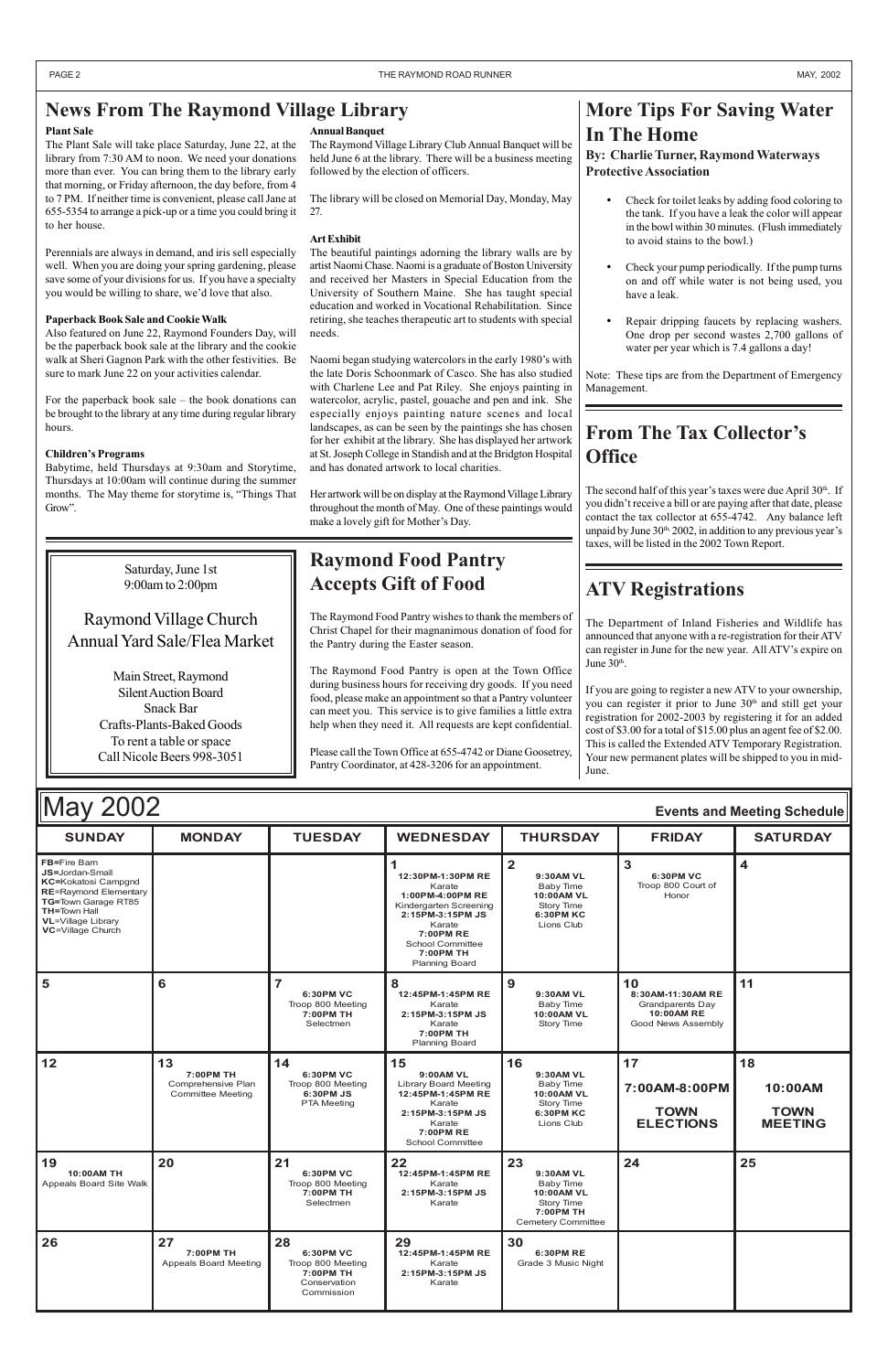**Raymond Fire & Rescue Call Log**

### **First-Ever "Maine Mailers' Forum" To Be Held In Augusta**

The Maine Postal Customer Councils are joining together to sponsor the first-ever Maine Mailers' Forum on May 1, 2002, at the Augusta Civic Center. The event brings together the Southern Maine, Mid-Maine, and Eastern Maine Postal Customer Councils, who invite businesses and non-profit organizations from all over the state to attend this important seminar. The keynote speaker is Bob Belmont, Program Manager of the National Postal Customer Council.

Speakers will present valuable information on:

- the benefits of direct mail
- mailroom security and best practices
- using vendors to reduce mailing costs
- the pending USPS rate case
- mailing strategies to improve business marketing

The cost is \$40 per person and includes lunch. You may register in advance or at the door. To register or to get more information, contact David Fowler at (207) 871-8407 or by e-mail at dfowler1@email.usps.gov.

Postal Customer Councils are non-profit organizations which serve mailers statewide.

> Maine Postal Customer Councils First-Ever Maine Mailers' Forum May 1, 2002, 8:30am- 3pm Augusta Civic Center \$40 Per Person Includes Lunch FMI: Contact David Fowler (207) 871-8407 or dfowler1@email.usps.gov

# **Healthy Habits in May: Scheduled Activities and Events**

#### **Morgan Meadow Walk**

Sunday, May 5th, 1:00pm. Come take a walk in Morgan Meadow with the Raymond Conservation Commission. Mike Cline, a local Environmental Educator and Professional Forester, will share his knowledge of the natural history and ecology of this special 1,000 acre preserve. Meet at the Egypt Road trail entrance, Firelane # 268-1. The walk will last approximately 1-1 $\frac{1}{2}$  hours, but you may head back on your own at any time.

#### **RES Running Program**

| <b>DATE</b>                              |      | TIME LOCATION                                                    | <b>TYPE OF CALL</b>                           | <b>RESULT</b>                        | <b>MUTUAL/AID</b> | an public foad standards even mough they will not be<br>accepted as public ways, to be constructed to a slightly<br>lesser standard that will be less costly but still provide |
|------------------------------------------|------|------------------------------------------------------------------|-----------------------------------------------|--------------------------------------|-------------------|--------------------------------------------------------------------------------------------------------------------------------------------------------------------------------|
|                                          |      |                                                                  | <b>RESCUE CALLS</b>                           |                                      |                   | good, long-term service.                                                                                                                                                       |
| 3/12/2002 8:35                           |      | <b>MEADOW RD</b>                                                 | <b>WELL BEING CHECK</b>                       | NO TRANSPORT                         |                   | Back Lots. Back lots are now allowed in Raymond as long                                                                                                                        |
|                                          |      | 3/14/2002  10:49  ROOSEVELT TRAIL                                | <b>CARACCIDENT</b><br><b>ARM PAIN</b>         | CANCELLED<br><b>TRANSPORT</b>        | TO WINDHAM        | as they meet certain very basic standards. The proposed                                                                                                                        |
|                                          |      | 3/15/2002  13:50  ROOSEVELT TRAIL<br>3/15/2002 15:03 MEADOW RD   | UNRESPONSIVE PATIENT                          | CANCELLED                            | FROM WINDHAM      | back lot provisions ensure that the driveway to a back lot                                                                                                                     |
|                                          |      | 3/16/2002 13:59 MEADOW RD                                        | <b>DIABETIC</b>                               | <b>TRANSPORT</b>                     |                   | is located so it does not create a traffic safety problem and                                                                                                                  |
|                                          |      | 3/16/2002 14:04 VOGAL RD                                         | CARDIAC                                       | <b>TRANSPORT</b>                     |                   | that there are provisions for maintenance of the driveway                                                                                                                      |
|                                          |      | 3/17/2002 20:13 DOLIMONT RD<br>3/20/2002 17:13 WEBBS MILLS RD    | <b>CHEST PAINS</b><br>CARACCIDENT             | <b>TRANSPORT</b><br>NO TRANSPORT     |                   | if it is to serve a second lot. In addition, the provisions will                                                                                                               |
|                                          |      | 3/20/2002 19:58 ROOSEVELT TRAIL                                  | PAIN FROM CAR ACCIDENT                        | NO TRANSPORT                         |                   | allow a driveway serving a front lot to also provide access                                                                                                                    |
|                                          |      | 3/22/2002 11:19 TOWER RD                                         | <b>HEAD INJURY</b>                            | <b>TRANSPORT</b>                     |                   | to the back lot, thereby reducing the number of driveways                                                                                                                      |
| 3/21/2002 9:02                           |      | <b>MEADOW RD</b>                                                 | CARACCIDENT                                   | <b>REFUSED TRANSPORT</b>             |                   | exiting onto public roads.                                                                                                                                                     |
|                                          |      | 3/23/2002 17:32 WEBBS MILLS RD<br>3/25/2002 15:18 WHITTIER LN    | <b>CARACCIDENT</b><br><b>MEDICASSIST</b>      | <b>TRANSPORT</b>                     | TO CASCO          |                                                                                                                                                                                |
| 3/26/2002 8:48                           |      | <b>MEADOW RD</b>                                                 | <b>CARACCIDENT</b>                            | NO TRANSPORT                         |                   | Lot Standards. The Planning Board does not review three                                                                                                                        |
| 3/26/2002 19:26 WINDHAM                  |      |                                                                  | <b>HEAD INJURY</b>                            | <b>TRANSPORT</b>                     | TO WINDHAM        | of every four lots developed in Raymond. That is, erosion                                                                                                                      |
| 3/29/2002 7:09                           |      | 3/27/2002 14:10 NO RAYMOND RD<br>NO RAYMOND RD                   | <b>DIFF BREATHING</b><br><b>ASTHMAATTACK</b>  | <b>TRANSPORT</b><br>NO TRANSPORT     |                   | control, safe driveways, wetlands, water quality, impact                                                                                                                       |
|                                          |      | 3/30/2002 13:21 NO RAYMOND RD                                    | <b>ASTHMAATTACK</b>                           | <b>TRANSPORT</b>                     |                   | on ponds and other important environmental concerns are                                                                                                                        |
|                                          |      | 3/31/2002 15:40 VALLEY RD                                        | <b>CARACCIDENT</b>                            | NO TRANSPORT                         |                   | not considered for most of the development that occurs in                                                                                                                      |
| 4/1/2002                                 | 4:11 | <b>MAIN ST</b>                                                   | <b>DIFF BREATHING</b>                         | <b>TRANSPORT</b>                     |                   | Raymond. In order to address this problem, the Planning                                                                                                                        |
| 4/2/2002<br>4/4/2002                     | 9:11 | 22:18 ROOSEVELT TRAIL<br>THOMAS PD TERR                          | <b>RESPIRATORY</b><br>UNRESPONSIVE PATIENT    | <b>TRANSPORT</b><br><b>TRANSPORT</b> |                   | Board is recommending some basic standards that would                                                                                                                          |
| 4/4/2002                                 |      | 13:06 OFF WESTWOOD RD                                            | <b>LIFE LINE ALARM</b>                        | CANCELLED                            |                   | be administered by the Code Enforcement Officer (CEO).                                                                                                                         |
| 4/4/2002                                 |      | 17:32 NO RAYMOND RD                                              | <b>DIFF BREATHING</b>                         | <b>TRANSPORT</b>                     |                   | The developer, builder or property owner would not have                                                                                                                        |
| 4/6/2002<br>4/7/2002                     |      | 12:39 WEBBS MILLS RD<br>19:58 MEADOW RD                          | REACTION TO MEDICATION<br><b>CHIMNEY FIRE</b> | <b>TRANSPORT</b><br>NO TRANSPORT     |                   | to go to a Planning Board meeting but instead see the CEO                                                                                                                      |
| 4/8/2002                                 |      | 21:48 OFF WEBBS MILLS RD SIEZURES                                |                                               | NO TRANSPORT                         |                   | and explain how his/her lot would meet these basic                                                                                                                             |
| 4/9/2002                                 |      | 15:27 THOMAS PD SHORES DIFF BREATHING                            |                                               | <b>TRANSPORT</b>                     |                   | standards. The standards allow the CEO to use discretion                                                                                                                       |
| 4/11/2002                                |      | 20:48 TARKILN HILL RD                                            | <b>HEAD INJURY</b>                            | NO TRANSPORT                         |                   | in unusual circumstances as long as the basic intent is                                                                                                                        |
| 4/12/2002 9:44<br>4/12/2002 15:38 PINELN |      | OFF CANAL RD                                                     | UNCONCIOUS PATIENT<br><b>BOMB THREAT</b>      | NO TRANSPORT<br>NO TRANSPORT         |                   | met.                                                                                                                                                                           |
|                                          |      | 4/12/2002 16:03 QUAKER RIDGE RD                                  | <b>FIREASSIST</b>                             |                                      | TO CASCO          | Site Plan Review Amendments. Some of the environmental                                                                                                                         |
|                                          |      | 4/12/2002 16:11 NO RAYMOND RD                                    | <b>DIFF BREATHING</b>                         | <b>TRANSPORT</b>                     |                   | standards in the Subdivision Ordinance are different from                                                                                                                      |
|                                          |      |                                                                  | <b>FIRE CALLS</b>                             |                                      |                   | those in Site Plan Review. The amendments would make                                                                                                                           |
|                                          |      |                                                                  |                                               |                                      |                   | these standards the same.                                                                                                                                                      |
|                                          |      | 3/20/2002 17:13 WEBBS MILLS RD<br>3/20/2002 17:56 WEBBS MILLS RD | <b>CARACCIDENT</b><br><b>CARACCIDENT</b>      |                                      |                   |                                                                                                                                                                                |
|                                          |      | 3/20/2002 18:25 WEBBS MILLS RD                                   | <b>CARACCIDENT</b>                            |                                      |                   | The Planning Board feels these ordinances will be a good                                                                                                                       |
| 3/21/2002 9:02                           |      | <b>MEADOW RD</b>                                                 | <b>CARACCIDENT</b>                            |                                      |                   | first step in ensuring quality development in Raymond,                                                                                                                         |
|                                          |      | 3/22/2002 17:01 WEBBS MILLS RD<br>3/25/2002 17:32 WEBBS MILLS RD | STRONG ODOR IN BUILDING<br>CARACCIDENT        |                                      |                   | while preserving the characteristics that make the                                                                                                                             |
|                                          |      | 3/26/2002 8:41 MEADOW RD                                         | <b>CARACCIDENT</b>                            |                                      |                   | community a desirable place to live and work. The Town                                                                                                                         |
| 3/31/2002 14:27 COBB RD                  |      |                                                                  | <b>GAS GRILL PROBLEM</b>                      |                                      |                   | is in the process of updating its Comprehensive Plan, which                                                                                                                    |
|                                          |      | 3/31/2002 15:40 VALLEY RD                                        | <b>CARACCIDENT</b>                            |                                      |                   | may result in other recommendations for a future town                                                                                                                          |
| 4/7/2002                                 |      | 3/31/2002 16:42 OUTLAW RIDGE<br>19:58 MEADOW RD                  | UNPERMITTED BURN<br><b>CHIMNEY FIRE</b>       |                                      |                   | meeting.                                                                                                                                                                       |
|                                          |      | 4/11/2002 10:30 JONES ROAD                                       | <b>PUBLICASSIST</b>                           |                                      |                   |                                                                                                                                                                                |
|                                          |      | 4/12/2002 9:44 OFF CANAL RD                                      | <b>RESCUEASSIST</b>                           |                                      |                   | Copies of these ordinances are available at Town Hall. I                                                                                                                       |
| 4/12/2002 15:38 PINELN                   |      | 4/12/2002 16:03 QUAKER RIDGE RD                                  | <b>UNFOUNDED</b>                              |                                      | TO CASCO          | hope you have an opportunity to give them careful                                                                                                                              |
|                                          |      | 4/12/2002 18:10 SWANS RD                                         | <b>GAS SPILL</b>                              |                                      |                   | consideration. If you have any questions, you can contact                                                                                                                      |
|                                          |      |                                                                  |                                               |                                      |                   | CEO Jack Cooper at 655-3066 or me at 784-2617. My email                                                                                                                        |
|                                          |      |                                                                  |                                               |                                      |                   | address is rfaunce $@$ megalink.net.                                                                                                                                           |

3:30pm – 4:30pm - Parents/ Adults join us at 4:30pm! Tuesdays/Thursdays in May, RES Field. Join the Raymond Recreation Running Program as we walk/jog a lap or two with Elementary School students. For every lap an adult does with a child, Communities for Children will donate a dollar to the JSMS playground or to the RES library. Get some exercise, be a great role model and support our schools!

#### **Start Training for the Founders Day 5K (3.1 miles)**

Saturday, June 22, Mill Street. A 10K and Kids' Fun Run (1K) will be held as well. Don't worry about "racing"- come jog/walk to have a fun morning of exercise with other community members. A helpful web site for training: http://www.halhigdon.com

#### **Introducing: Field Hockey!**

Saturday, May 11, at the RES field, 10am-noon. Open to 5th- 7th graders (and interested adults who would like to help): this session will include basic conditioning exercises, stick work and elements of the game in preparation for a Field Hockey Club next fall. Please sign up at JSMS and bring a completed registration form to the workshop. (Rain date: Sunday, May 12, 1-3pm). FMI call Suzie Brockelbank, 655-4915. Sponsored by Raymond Recreation.

#### **Kids' Exercise Activity during Town Meeting**

Saturday, May 18, at RES, 10:30-11:30am. Child care is provided during the Town Meeting at RES (which begins at 10:00am) and Leigh Rush, a Raymond resident with experience in teaching fitness classes for children, has offered to help kids burn off some Saturday morning energy. For children 5 years old and up. Participants may want to bring a towel to use as a mat.

#### **Rock Climbing for 4th and 5th graders**

Wednesday and Thursday, May 22 and 23, 8:30am-noon. Grant funding is allowing us to bring mobile walls from the Maine Rock Gym to our schools. 4th and 5th graders will participate in a middle school transition experience that includes discussing healthy choices. Adult volunteers with belaying experience are needed to support this activity. FMI, call Lori Rand, 655-4277. Sponsored by Communities for Children.

### Please Help **Save Raymond Founders Day!**

Raymond Founders Day may not happen this year unless we get some volunteers.

We are having one last meeting. This meeting will determine if Founders Day will take place this year.

When: Saturday, May 4th Time: 9:00a.m. Where: Jordan-Small Middle School Cafeteria.

Please come and support your community!

all public road standards even though they will not be

### **Proposed Ordinance Revisions For 2002**

#### *Continued from page 1*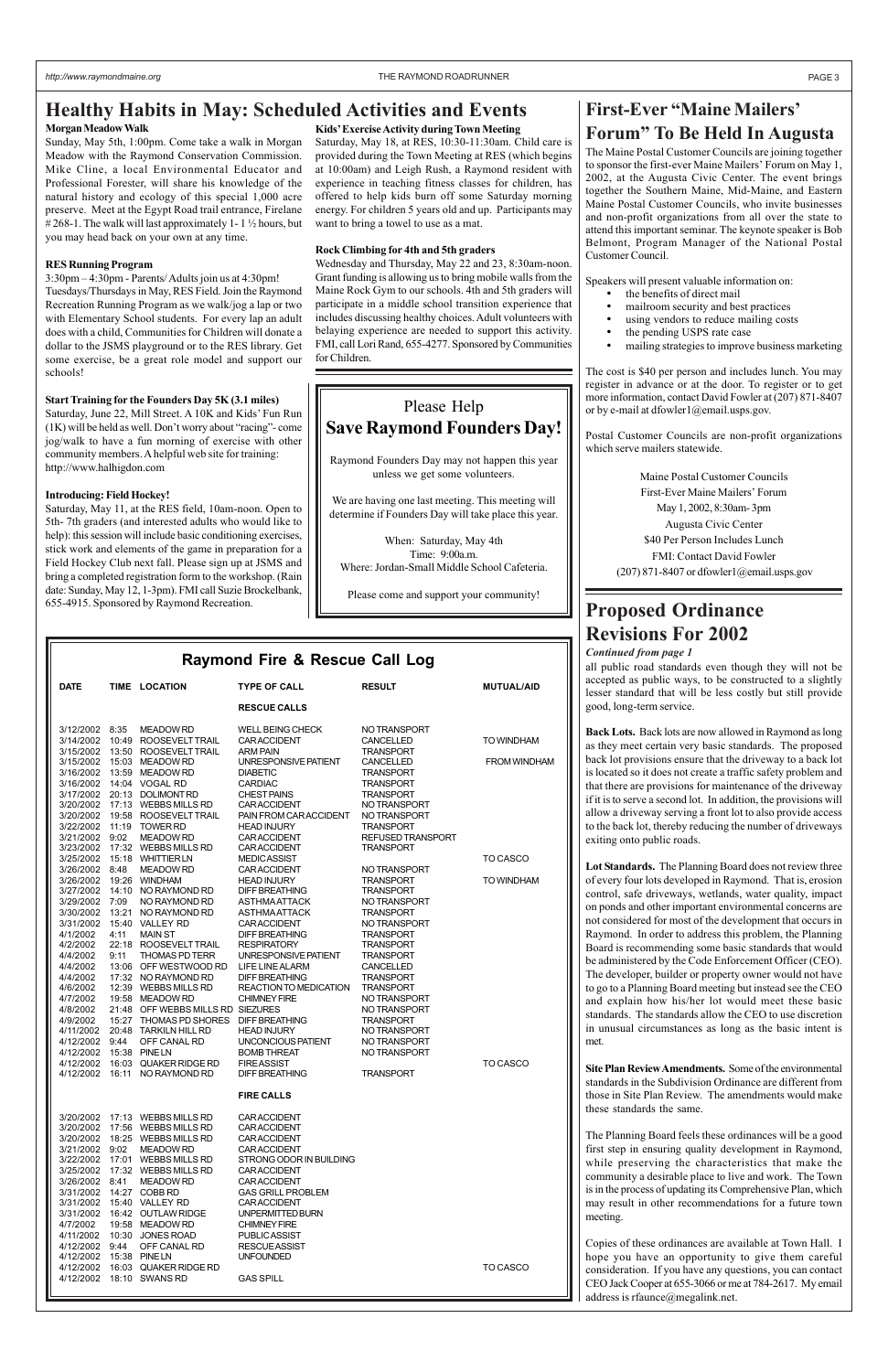### **Support the Open Space Reserve Fund**

**By: Elizabeth Algeo, Raymond Conservation Commission**

The Conservation Commission has requested that the Town establish and seed an Open Space Reserve Fund. This fund will be administered by the Town for the conservation of land for public use. The main goal of this program is to preserve large, contiguous parcels of undeveloped land that are valued by Raymond citizens for their recreational, aesthetic and/or ecological assets.

The 1991 Comprehensive Plan reported that residents wanted to preserve the rural character of Raymond. Raymond currently boasts the large wooded 'open' spaces that help define 'rural'. However, these will fragment and diminish... permanently... as the town develops.

*Planning can have a positive effect on the character of a town. Raymond residents must contemplate and participate in the planning questions presented by the Comprehensive Planning Committee. Otherwise, we can expect Raymond to lose the rural character that many of us value.*

Preservation of rural character can be achieved, in part, by conserving land. Current development is consuming more than 100 acres of Raymond land per year. If residents are interested in saving certain tracts that are meaningful, or best reflect our rural character, NOW is the time to act.

existing funds, including the recently received \$10,000 State Planning Office Update Grant, a total of \$34,000 will be available to update the 1991 Comprehensive Plan. This money will be used for hiring consultants, conducting community forums, designing and implementing a Townwide opinion survey, printing, and other related activities. It is anticipated that the Comprehensive Plan update draft will be considered at Annual Town Meeting 2003.

Another important new program is Town financial support for a locally administered Milfoil Protection Program. The Town is being asked to help supplement privately raised funds to hire a part-time ranger specifically charged with Milfoil and other invasive aquatic plant monitoring and boater education. It is anticipated that significant private financial contributions as well as assistance from the Maine Department of Environmental Protection will help fund the total cost of this new position.

The Conservation Commission is proposing an open space reserve. This fund would be dedicated to the future acquisition of significant conservation and/or open space areas for resource protection, recreation, and for other municipal purposes. The objective of the fund is to build financial capacity in a reserve account that would only be drawn upon for land purchases subject to individual Town Meeting approval. The establishment of such a fund could also be used as a source of matching money for such programs as the Land for Maine's Future Program.

**Capital Improvement Plan.** Another significant change is the restructuring of the Capital Improvement Program. The Plan is now focused on a five-year projection, 2002-2007, concentrating on major non-recurring expenditures for facilities, special projects, and equipment. Capital improvements by definition are normally relatively expensive budget items that have a long useful life and result in a fixed asset. This year's CIP Budget includes the first payment on the new Public Safety Building as well as a new Capital Reserve Account projecting a fiveyear financial plan for fire and rescue equipment. Building maintenance is also a part of the Capital Improvement Program, with several improvements planned this year for the District Two Fire Station. These improvements include a new roof, exterior painting, proper insulation, and repairs to gutters and downspouts. All road reconstruction expenses are now shown in the Capital Improvement section of the Budget. Road reconstruction includes reclaiming and resurfacing of paved roads. In fiscal year 2002/2003, work will be performed on the Cape Road, North Raymond Road, Ledge Hill Road, and Tower Road. Another Public Works expenditure within the Capital Budget is the replacement of the Town's present 1995 oneton truck. The new truck will be lease purchased over a three-year period.

One of the more far-reaching and important initiatives within the Capital Improvement Plan is funding for a Townwide revaluation. The last total revaluation (land and buildings) was completed in 1989.

**Waterline.** In the Tax Increment Finance District area of the Budget, funding is proposed to repay the long-term debt to be issued related to the construction of an extension to the Portland Water District Waterline from Windham into Raymond. The waterline extension will enable EmbedTech to create approximately 40 new jobs and an estimated \$3.1 million in new property and personal property valuation. The tax revenue from this new development will be dedicated to project debt retirement. The long-term debt incurred by the Town is also reduced by a \$400,000 Community Development Block Grant received from the State Department of Economic and Community Development. The waterline extension was the subject of two separate Town Meetings over the past year with voters approving installation along the Route 302 corridor to the junction of Main Street (Route 121), then along Main Street to the new Public Safety Building.

**Route 302 Improvement.** In the TIF Budget, money will also be set aside for long-term debt associated with the proposed Route 302 Improvement Project. The project, which will be subject to Special Town Meeting approval sometime during the summer, will authorize the Town to partner with the Maine Department of Transportation and complete a total rehabilitation of the Route 302 corridor. Major elements of the proposed work include curb-to-curb overlay, drainage improvements and several pedestrian and vehicle safety improvements including a reduction in the overall number of curb cuts. A sidewalk will be installed as a part of the project, with attractive landscaping added along the route. Proceeds of a Community Gateways Grant, obtained with assistance from Rep. Joe Bruno, will also be utilized for acquiring and installing benches along the sidewalk.

Detailed information about the 2002/2003 Municipal Budget may be obtained from Town Manager Don Willard or Finance Director Elizabeth Cummings prior to Town Meeting.

# **Local Elections and Annual Town Meeting**

*Continued from page 1*

Land prices are only rising, and it will only cost MORE to preserve land in the future.

The requested \$20,000 annual seed money for this Fund is crucial in that it will inspire private donations and give the Town immediate buying power when a worthy project arises. The purposes of the seed money are to:

- Allow the Town to purchase or support the preservation of Open Space parcels. The existence of a reserve will allow the Town to participate in land acquisition negotiations as they arise.
- Provide municipal matching funds in support of State or private grants to purchase land or conservation easements. Our proposal to the Land for Maine's Future program for the purchase of parcels near the Morgan Meadow Wildlife Management Area will require municipal support to succeed.
- Provide incentive to private donors to contribute to land conservation in Raymond.

This fund will serve as a healthy foundation for projectspecific fund-raising AND will demonstrate to granting entities that Raymond is committed to land conservation. Seeding of the Open Space Reserve Fund is critical to the success of this program. Please attend Town Meeting on May 18th and support this warrant article.

### Please Help **Save Raymond Founders Day!**

Raymond Founders Day may not happen this year unless we get some volunteers.

We are having one last meeting. This meeting will determine if Founders Day will take place this year.

When: Saturday, May 4th Time: 9:00a.m. Where: Jordan-Small Middle School Cafeteria.

Please come and support your community!



*Groundbreaking ceremony at the site of the new firestation on Main Street.*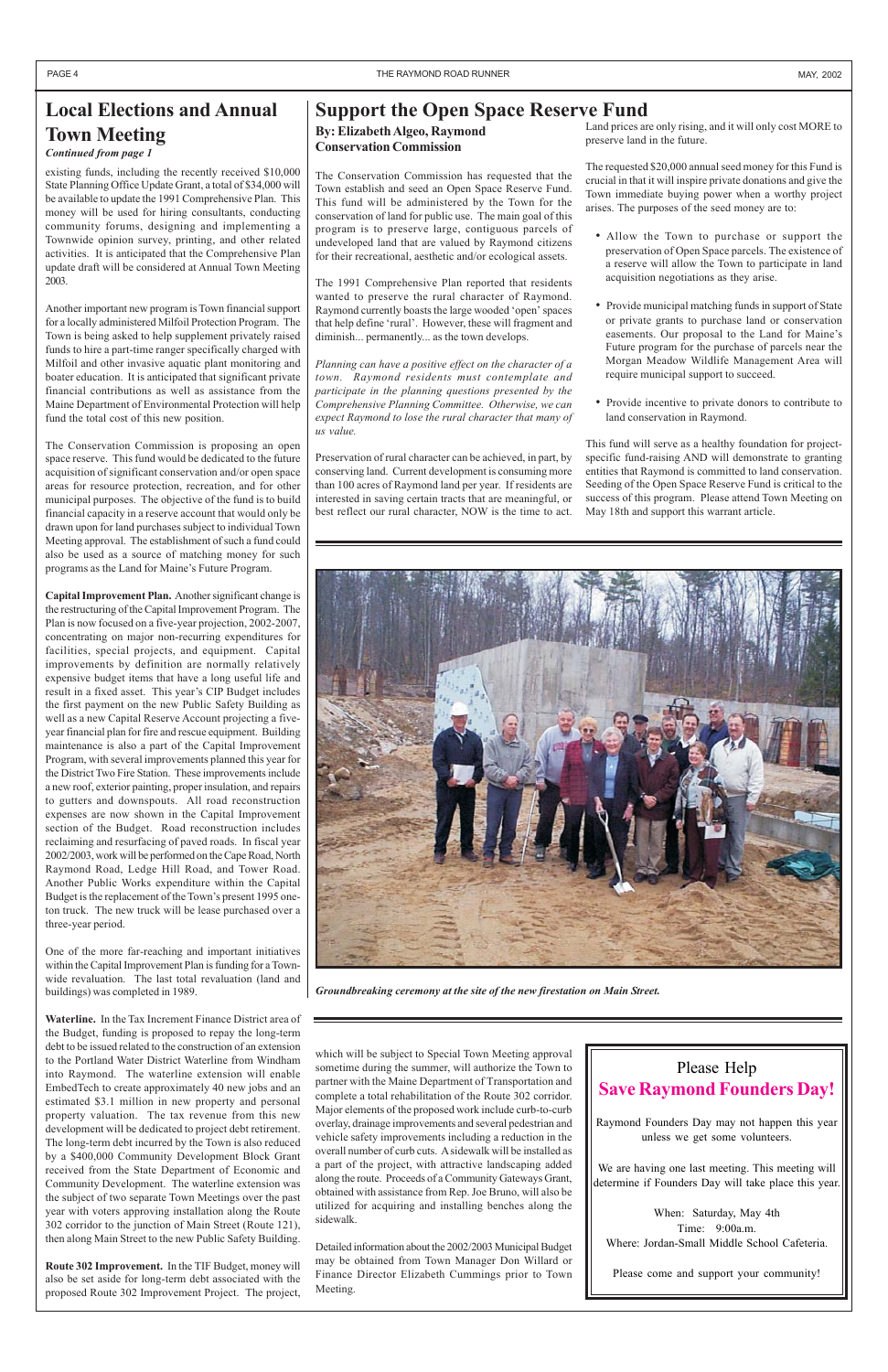# **Raymond Why do you live here?**

Ten years ago the Town Meeting approved a Comprehensive Plan authorized by the Select Board to help guide the governance and growth of the town during the coming decade. As in other towns and cities our plan is a statement of the community's goals and vision for its future and was based on an examination of its problems, resources, strengths and opportunities. Now following the 2000 census the attention of the Comprehensive Plan Committee (CPC) is focusing again on the ideas framed in that plan and assessing its outcomes in preparation for considering how it may need to be updated to plan for the next ten to twenty years. The CPC has gathered inventories this winter about changes in the town related to the plan. The committee's next task is to discover what Raymond citizens feel now are their current needs and hopes for the future.

# **Raymond Elementary School** | Odyssey Of The Mind **3rd Quarter Honor Roll**

We hope everyone who values our town and the experience of living here will participate in a variety of opportunities to convey to the CPC your current wishes, hopes and apprehensions about Raymond and its future. We start with the broad, four-part vision questionnaire below, which can also be answered at the web site, sent to the Town Office, or given to the committee members at the Raymond Elementary School after Town Meeting. We trust this will start your thinking in preparation for a variety of focused gatherings in neighborhoods, meetings with various organizations and open town forums, and possibly for a more detailed survey later.

Town of Raymond Comprehensive Plan Survey May, 2002

- 1. For you, what is it that makes Raymond a special place in which to live?
- 2. What are the two or three most important qualities to you about this community?
- 3. What changes would you not want to see occur in Raymond over the next 10-20 years?
- 4. What would make Raymond an even better place in which to live?

### **Jordan-Small Middle School Recreation Area Update**

**Grade 3 Honors** Elliot Valente Nicole Murray Beau Rampino Samuel Mayer Cory Parker Frank Benedict Matthew Morse Sonya Stevens Christopher Macdonald Bryan Peterson Tyler Remalia Amanda Ross Benjamin Sadak Lindsay Webber Justin Winslow A.J. Bennett Spencer Brown Jennifer Cobb Kyle Hargreaves Olivia Hurd Delaney Kenny Abigail Morneault Sarah Tripp Deanna Weeks Cameron White Tyler Winde Clayton Rowe Drew Gagnon Alex Parker Jenna Martyn-Fisher Anthony J. Edgecomb Colin Gordan Molly Cloutier

#### **Grade 3 High Honors**

Lydia Manchester Weston Masi Elizabeth Shively Samantha Zawistowski Haley Acker Daniel Connor Mollisa Keane Dryer

Jackie Guiseley Alex O'Neill Madison Rankin Lauren Trickey Cassandra Gordan

**Grade 4 Honors** Ben Algeo Caroline Blake Ashley Cox Haley Desjardins Anna Klinkerch A.J. Olsen Marybeth Wiley Dean Darien James Plummer John Scripture Justin Terry Chelsea Tevanian Jordan Baker Kaitlyn Chandler Zac Knights Hannah Lachance Katie Lentine Joshua Leviness Dustin Libby Nathaniel Ohman Julia Trepanier Anthony Dighello Jenna Eastman Ethan Ward Megan Stevenson Amber Gillis Devin Mackenzie Abby Brockelbank Jordan Flynn Patty Haycock Tim Tapley

**Grade 4 High Honors**

Emily Dodge Sam Hutchinson Abbie Mcivor

> *Thank you to all who have participated in fundraising for Phase One. We are excited to move forward with Phase Two earlier than anticipated. Phase One is scheduled for installation August 10th, and we hope to install soccer goals and backboards before school opens next fall.*

By: Deb. DeDeo, GT Coordinator

On Saturday, April 6th, Odyssey of the Mind teams from Raymond Elementary and Jordan-Small Middle Schools competed at Bates College in Lewiston. Over 100 schools participated in this statewide competition! The Odyssey of the Mind program is a creative problem-solving program for kids. The program taps into creativity by encouraging imaginative paths to problem solving. Each team is made up of four to seven kids. The team chooses a long-term problem to work on in preparation for competition. The teams are judged on how well they solve this problem as well as their style in solving the problem. They are also judged on their ability to respond to a spontaneous problem as a group. Teams are formed in the late fall and work until competition time in early spring. This year the Raymond School Department sent two teams to the competition. Teams are placed in divisions based on age. Each team has a coach whose job it is to facilitate, not provide answers to their team's long term problem!

The RES team competed in a long-term problem called "On Center Stage". This problem focused on drama and had the kids creating their own play to solve their problem. Our team's creation was based on the story of Pandora's Box. The girls did an outstanding job of performing their solution in the 8 minutes allotted time. Lyzz Stevenson, Ali Gordan, and Alison Gagnon of JSMS participated on this team along with Megan Stevenson, Cassie Gordan, and Haley Desjardins of RES. Finishing in an impressive 8th place, this team had the difficult task of competing against students in the 8th grade. Taking these girls from

start to finish was Scott Gordan who did an outstanding job volunteering his time and resources as the team's coach!

The Jordan-Small Middle School team participated in the long-term problem known as The Chameleon. This team designed and made a self-operating vehicle that, as a chameleon does, changed colors to fit into the changing environment. Hannah Whitcher, Amanda Hammett, Bridget Byrne, and Harmony Brown spent 5 months engineering their vehicle, and the hard work paid off. Our team finished fourth in their division! This is quite an accomplishment for their first year in competition! JJ Burns and Wyndham Juneau also contributed to the team along with coach Diana Solomon. Along with their fourth place finish, this team also received a special "Omer" award. This award recognized the team for their hard work and perseverance for competing on Saturday in the absence of their coach.

Thanks go to our coaches for putting in their time and efforts and to the team members for the fine job they did in representing our schools! Additionally, thanks go to Brenda Stevenson and Jess Berry. Brenda volunteered her time to serve as a judge on the day of competition, and Jess was a volunteer for the program, helping out with the teams. Special thanks to Phil Hammett for stepping in to help our JSMS team and coaching them on competition day!

Odyssey of the Mind has been a great experience for all involved. Adults and students have learned valuable life lessons while calling on their creativity to solve problems as a team. Rumor has it there's already talk about next year!

**Phase One Fundraising nearing goal of \$20,080!** Raymond, once again you did it! As of March 25th \$19,400 has been raised for the effort to create an outdoor environment that will serve the children of JSMS for years to come!

#### **Deadline approaching for Brick Fundraiser!**

May 15th is the deadline for sending in your forms to buy a brick and leave a lasting impression by seeing your name engraved on a brick in the path at JSMS. You can download forms at www.raymondmaine.org or pick up from the school office.

#### **Carwash Fundraiser @ Wal-mart: May 11th**

Please support a student carwash at the North Windham Wal-mart. It is not too late to volunteer to help. Call Sue Cobb, 655 3108.

#### **Phase Two Moving Ahead for Fall 2002**

Plans for Phase Two are as follows:

Soccer goals for recreation area. Basketball backboards. 1 ½" topcoat for basketball court. Bleacher for basketball area. Paved circular walking path. Shelter for tables.

The estimated cost of phase two will be offset by any donated materials in phase one.

**We gratefully acknowledge the following donations:** Alan W. Faraday



Elizabeth M. Shively: In honor of Edward Shively: Former School Board and Building Committee Member.

If you would like to make a donation, please make checks payable to JSMS Recreation Area and mail to Jordan-Small Middle School, 423 Webbs Mills Rd, Raymond, ME 04071

#### **JSMS Students raise \$1000 in Penny Points**

We counted 60,000 pennies and much loose change that was apparently lying around in your houses! A big thank you to student volunteers who stayed after school to count and a group of moms who also gave their time to help count: Logan Martyn-Fisher, Robyn Stillings, Kristin Murray, Andrew O'Neill, Steven Lentine, Nick Grekin, Breanna Eidis, Ian Levinsky, Kurt and Phoebe Crockett, Sarah Crockett, Julia Hartig, Duva Renick. Linda O'Neill, Karen Knight, Helene Gagnon, Julie Orsini, Jeri Keane, Susan Brown.

Prizes were awarded as follows:

Mrs.Taiani's class: Class trip to a Seadogs baseball game. Mr. Fitch's class: A splash party at St. Joseph's College. Ms. Ouellette's class: A class trip to Westerly Winds Sports Park / Sunset Ridge Golf.

Grateful thanks to the above businesses for providing the prizes.

#### **District II Elementary Music Festival Concessions**

Many thanks to all the people who baked for or worked at the concession stand. Your support not only raised money for the recreation area but also ensured that the festival was a great success!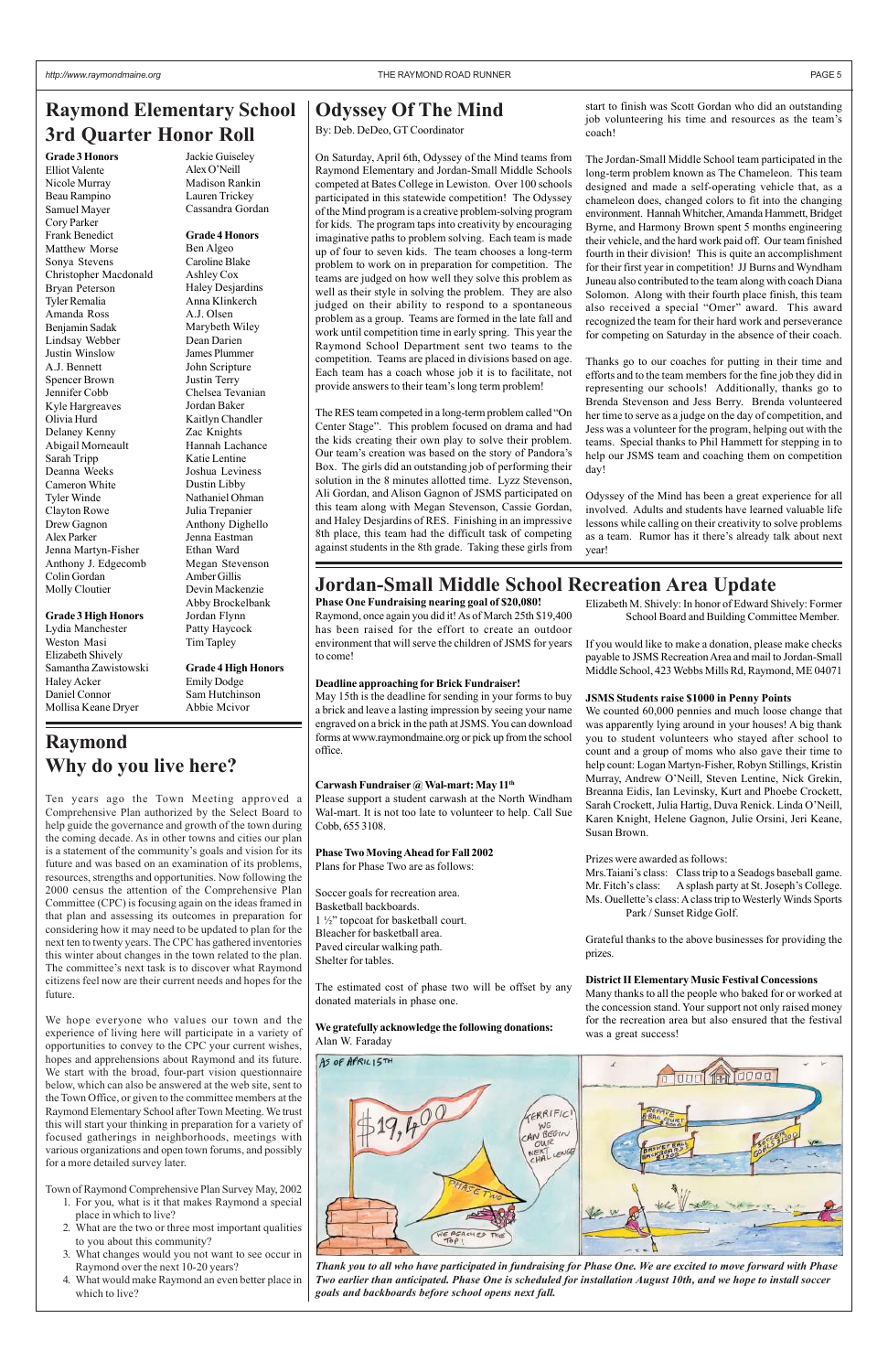# **Raymond Elementary School Report**

### **Urgent Plea For Your Help By: Pat Smith**

We are at risk of losing our summer swim program. I am asking for your help in spreading our message through your community network. After advertising and interviews, we still are looking for an instructor. We are hoping that "word of mouth" advertising through our community may produce candidates for the job. Please tell others about the following:

Summer job available for Red Cross

Water Safety Instructor.

Great summer opportunity for Raymond youth, minimum age 17.

> \$10.00 per hour WSI training paid by RRA

Also seeking: Non Teaching Parent Volunteers

Paid Instructor aids - minimum age 16 and must have certification

Contact Pat at 655-4657 for more information.

### **Raymond Recreation Youth Group News**

#### **By: Candi Scripture**

**6th Grade Team Members** Kees Van Haasteren Chad Zawistowski Kyle Woodbrey April Cox **7th Grade Team Members** James Wiley Amamda Hammett Andrew Reed Andy Bissonnette **8th Grade Team Members** Stephen Wisutskie T.J. Cook Keegan Brown Ian Acker Kainani Stevens \*JSMS does not have  $8<sup>th</sup>$  graders this year and thus  $7<sup>th</sup>$ graders competed in the 8<sup>th</sup> grade division!

This group was created by Raymond sixth graders four years ago, originally to provide local recreation activities to keep them tied to each other and this community as they transitioned out to other schools. 33 students hammered out a basic foundation, which we still rely on to this day. The basic expectations to participate are: students must sign and adhere to a behavior contract, parents assume responsibility for their children and are expected to help , when necessary. We try to keep our events local and affordable (\$10.00 and under). We are fortunate to be with Raymond Recreation Association; our affiliation enables us to gain access to school facilities. Depending on the activity and number of adult chaperones, we try to open some activities to teens who may not want to be "bound" by a "contract". In these cases, we rely on preregistration; teens are given and must meet the deadlines given.

Since our start, we have evolved into community service and have raised awareness for all teens in Raymond, regarding local needs or opportunities. To date, the

# **Jordan-Small Middle School Math Team Soars At Pine Tree League Math Meet!**

On Thursday, March 29, 2002, fourteen students from JSMS went to the end-of-the-year Math Meet at Pownal Elementary School. After the long wait for the results, our 6th grade team took home 1st place ribbons for the team round. Our 7th grade team took home 2nd place for the team results. Our 8th grade team also took home 2nd in team competition and swept the individual round with top

scores by Keegan Brown, T.J. Cook, and Kainani Stevens. In the league meet attended by 14 league schools JSMS achieved an overall 2nd place finish.

# **Mentoring Program Looks**

### **Ahead**

The first year of the Mentoring Partnership is drawing to a close in June, but we still have plenty to do: community service projects, discussions with a local firefighter and police officer, art projects, and hopefully an end of the year camping or paddle trip.

summer. "Fun stuff" confirmed: two game/music nights, two bowling parties for the summer.

With our funding from the state Office of Substance Abuse ending in June, we have begun our search for resources to continue building these important relationships between kids and adults in the community. Our approach is to balance grant funding with local support. If you would like to help us continue this program, consider sponsoring a child with a donation or becoming a mentor next fall (our program runs with the school calendar). Staff members will be contributing more volunteer time next year, so most of the funding will go toward program activities to encourage healthy, creative and cultural experiences. To learn more about us, call Eileen Stiles at 655-4193, Lori Rand at 655-4277 or our office number at RES, 655-8672, ext. 107. Our mailing address is Raymond Elementary School, 434 Webbs Mills Road.

# **Jamie Fey Receives MPA Principal's Award**

HEBRON, ME-Jamie Fey of Raymond, a senior at Hebron Academy, has been selected to receive the 2002 Principal's Award, Head of School John King announced today. The award, sponsored by the Maine Principal's Association, is given in recognition of a high school senior's academic achievement and citizenship.

Throughout her high school tenure, Jamie has been one of Hebron Academy's top students, each year distinguishing herself in academics, athletics and other leadership roles within our community. This includes representing Hebron at Middlebury's Breadloaf Young Writer's Conference last spring, captaining her field hockey team for the past two years and serving as a dormitory proctor in her senior year, to name a few of her achievements. Jamie very much deserves this recognition and we, as a school, are very proud of her.

Jamie Fey, John King and other award winners and their principals will attend an Honors Luncheon at the Bangor Civic Center on Saturday, April 6, 2002, at 1:00 p.m.

The Honors Luncheon recognizes these outstanding students with the presentation of an individual plaque and the awarding of five \$1,000 scholarships in the names of Horace O. McGowan and Richard W. Tyler. Mr. McGowan and Mr. Tyler were former Maine principals and executive directors of the Association.

The Principal's Award is presented in more than 141 Maine public and private high schools by member principals of the MPA, the professional association which represents Maine's school administrators.

following teens have donated over 300 local community service hours, have attended various meetings to advocate, and are the remaining "core" members: Teddy Greeley, Andrew Hartig, Sam Lobel, Tom Miranda, Clint Randall, Amanda Scripture and Matt Waisanen. Amanda and Matt have each provided over 75 hours of service for Raymond, and received special recognition last year. The students receive a verified summary of their hours, in hopes that they can benefit from scholarships.

Last year, Gail Wasanen and I were able to organize a Youth Day for all teens. Due to the amount (or lack of!) time, energy and effort to pull off such a feat, we will instead offer several mini-workshops for teens, grades 8-12, based on their interests. We will only pursue each workshop if a minimum of five particpants can be assured. Here are the following "confirmed" possibilities: a two-hour class for teens to learn how to maintain proper oil capacity and tire pressure of their vehicles; regular weekly craft classes through the summer with a craft sale at summer's end (great for those looking for a "real job" alternative); a 2 hour workshop on yard-work, for those seeking yard jobs this

Thanks to Sue Carr, who has offered to help oversee our current 8th grade students, we are looking for an additional 5-10 "core" 8th graders, to be actively involved and help with networking and planning. If you are a teen from Raymond who wants to be involved or to receive notice of planned activities, please contact me @ 655-5368 or e-mail: candi@pivot.net. Beginning next month, we will be providing tidbits of interest that may be of help to our teens in the Road Runner. Gail & I accumulated a lot of information for last year's event. Topics for May will be tips for finding a summer job and benefits of community service.

As I close, I'd like to thank those who have supported our efforts the past four years: Pat Smith of Raymond Rec., Lori Rand of Communities For Children, Raymond PTA, Linda Afthim of Beacon Lanes, Charlie Leavitt, Mark Cyr, Bob Higgins, Jo Martyn-Fisher. And to the class of 2004: you may never know the total effect you have had on so many people here in town. Even though you now "tower" above Gail & me, it's been fun watching you all grow.

**By: Norma Richard, Principal**

Grandparents Day at the Raymond Elementary School will be held on Friday, May 10, from 8:30-11:00am. This is a wonderful opportunity for students and staff to share our school with the grandparents who are such an important part of the children's lives. Grandparents will register in the front lobby and then attend classes with their grandchildren. There is a special Good News from 10:00 - 11:00 AM in the gym, where students in Kindergarten, Grade 1, and Mrs. Tarr's and Mrs. Parisi's second grades will perform for our special guests. We look forward to a very special Grandparents Day 2002.

We are now completing kindergarten screening for children entering in the fall of 2002. Incoming kindergarten children and their parents are invited to attend our Kindergarten Concert on May 7 at 1:30 PM in the gym. After the concert, the children will be treated to snacks and a visit with the kindergarten children and teachers. I hope that all children and parents are able to attend this very fun afternoon. Please do not hesitate to call me at 655-8672 extension 400 if you have any questions about the May 7 concert or other issues regarding kindergarten.

This year we are happy to be enjoying an early spring, and that means that children are already riding their bikes and scooters. Students are now required by Maine law to wear a properly fitted bike helmet when riding bikes or scooters. They should also be properly outfitted when using skateboards or roller blades. For parents and community members seeking bike helmet and other safety equipment, Maine Coalition for Safe Kids is a wonderful resource for schools and community groups when it comes to preventing childhood injuries. They provide training programs and are a great source for low cost safety devices for your homes. For more information on programs or equipment, contact them at 861-3377 or e-mail at mainesafekids@msn.com.

The annual Raymond Town Meeting will be held at the Raymond Elementary School on Saturday, May 18, starting at 10:00 AM. We are happy to provide babysitting services in the school library during Town Meeting. We hope to see many school parents and community members on May 18. On behalf of the children, teachers, and staff, I want to thank members of our community for their continuing support of education in Raymond.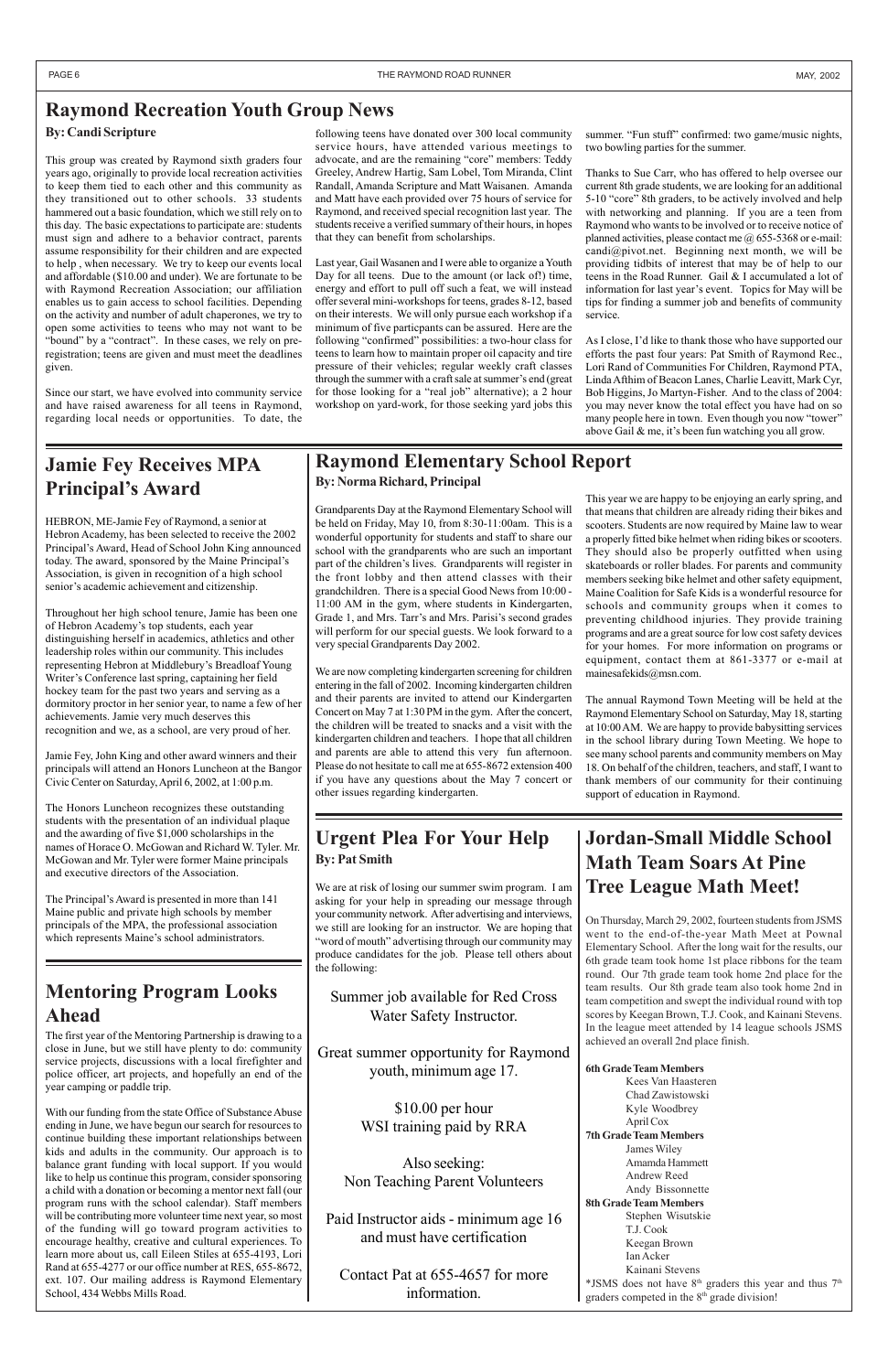# **Students Share Kieve Experiences!**

At the end of February, 6th grade students at Jordan-Small Middle School participated in the Kieve Leadership Decisions Institute. Here are three of their perspectives:

#### **Kieve By: Michael Orsini**

Kieve is a program that represents the Leadership Decisions Institute of Maine. The Kieve councilors came to our school on February 26th, 27th, and 28th. During that time they taught us how you make decisions, the right decisions. The Kieve camp has been around for a long time even though some people haven't heard of it. It has been around since 1926, about 76 years.

Some of the activities we participated in were adventure class, communications class, and a relationship class. To make these classes fun, the teachers incorporated their teaching into the games.

One of my favorite classes was adventure class. In this class we climbed a thirty-foot high rock wall. When we did this we learned a simple but important rule "challenge by choice", which means that you have the choice of when and how high you wanted to climb. We also learned to trust our teammates on the belaying team to make sure we didn't fall. This game definitely showed me that I could trust my peers as much as my best friends.

Another one of my favorite activities was the communications class. We learned how to be clear and effective communicators. We learned how to do this using the seven basic "rules" of communications. Ask questions about the topic, speak loud and clear, make eye contact, listen, restate the question, think before you speak and avoid distractions. When Kieve was over I noticed that a lot of people were better communicators.

So now you have heard some of the good things about the great Kieve program. I think that those three days were some of the best educational experiences that I have ever completed. All in all, Kieve is a great program that should be able to visit all middle schools. Many other students are not as lucky as those are at Jordan-Small Middle School.

From February 26 to February 28, 2002, a program called Camp Kieve came to Jordan-Small Middle School to work with the sixth grade class. The sessions were such a blast that for three straight days the sixth graders could not wait to get to school!

### **My Kieve Experience By: Patrick Ross**

Several weeks ago the entire sixth grade at Jordan-Small Middle School participated in a three-day program called Kieve. Kieve is the Leadership Decisions Institute or L.D.I. Kieve has been teaching many things to kids since 1926. We learned about courage, perseverance and loyalty in a series of activities. For example, we learned courage and perseverance on the climbing wall because it took a lot of courage, and we had to realize that to make it to the top, we couldn't give up. We learned about loyalty in relationships

class. We learned about having respect for people with differences, and that it doesn't matter if others don't agree with you, that a person can still be your friend.

There were many different activities that we participated in over the three days that Kieve was here. My two favorite things that we did were the climbing wall and the human ladder. Let me explain more about the human ladder, because you probably already know about the climbing wall. The human ladder is when there are two rows of people facing each other. Each person holds one end of a stick, and each stick is held about three feet from he ground. One at a time each person at the end of the two rows steps onto the first stick and walks to the end. This was a good trust-building exercise for my classmates and me.

I think that my Kieve experience was really great and I'll never forget it. The lessons that we learned as a class will help us throughout our lives. I think that these lessons are just as important as Math, Science, English, Spanish, and Health. I think that I have learned a lot about being a good friend, how not to give up, and that a positive attitude can really pay off.

#### **Camp Kieve Comes To Raymond By: Ali Gordan**

"Kieve" - a Scottish word, meaning to strive in emulation of - to work hard to acquire skills, knowledge, and attitudes from others, so as to improve one's self.

Camp Kieve began in 1926 as boys' camp on Damariscotta Lake, but it has branched out into many other programs since that time. One of those programs is the Leadership Decisions Institute (LDI), which was started in 1982. LDI is an educational program in which students learn through experience, and it is focused on junior high and middle school students. The LDI staff leads activities that combine physical challenges with group work to teach students to

make responsible decisions concerning drugs, alcohol, relationships, and aspirations. There are LDI sessions conducted at the camp on Damariscotta Lake and at schools throughout Maine.

Camp Kieve brought six instructors, Harry, Ronnie, Tim, Jenn, Gretchen, and Maria, along with a thirty-five foot climbing wall. There were five themes to the program and we worked on each of them every day: Adventure, Decisions, Relationships, Communication, and Team Building. We did a lot of hands-on activities in these lessons, such a Stepping Stones, Giant Scrabble, T-shirt making, and Speed Rabbit. These were really fun, and we did not realize that we were learning something important until we got together and talked about what we had done. The games were a way of making the lessons more real. On the second night, the parents joined us, and also did some hands-on activities with us, such as a special game of tag, play-dough sculpting, and Speed Rabbit. It was pretty funny to see the parents running around the cafeteria like kids!

My favorite activity, though, was the climbing wall. I could not wait to climb it. It was awesome to be up so high, and I wanted to do it over again as soon as I finished. No one was forced to climb the wall. Everyone had a choice of three roles, a leader, climber, or supporter, and each role was necessary and important. What this meant was that even if you did not climb to the top, you could still feel a sense of achievement.

I learned a lot in addition to having a lot of fun. I have even used some of what I learned at home and at school. One of the most important lessons I learned was about taking safe and unsafe risks. I learned that when you take a safe risk you get more than you give, but when you take an unsafe risk, you give more than you get. I know that when I reached to top of the wall, which was a safe risk because of the leaders and supporters, I felt a tremendous sense of accomplishment and felt really good about my team and myself. Another lesson I learned was to state problems in "I messages". I really hope that we can make Camp Kieve a program that continues for other sixth graders, and I hope that the current sixth grade gets a chance to experience these lessons with Camp Kieve again. "Camp Kieve rocks!"

### **Dribble… Drive… Score!! Come learn about Field Hockey!**

The new Raymond Field Hockey Club (under Raymond Recreation) now has new sticks, shin-pads, balls and goalie gear, thanks to a recent grant from the U.S. Field Hockey Association. We have scheduled a workshop for Saturday, May 11, 10am-noon at the RES field (rain date May 12, 1- 3pm). So, all you 5th, 6th and 7th graders who want to learn more about this very cool sport should sign up in the office at JSMS and take home a registration form. You will need to have a completed registration form with you the day of the workshop. We'll have several experienced adults and high school players on hand to introduce some of the basic elements of the game. Next fall we are planning to offer practices twice a week as we start to build a program. For more information, call Suzie Brockelbank at 655-4915.

# **Jordan-Small Middle School Softball/Baseball Schedule 2002**

Please join the students and staff of Jordan- Small Middle School for the upcoming Softball and Baseball seasons! All home Softball games are played at our new field at Raymond Elementary School. All Baseball games are played at the field at Mill Street. We look forward to having your support!

#### **Date Time: 4:00pm** 4/30 Pownal at Raymond 5/1 Buckfield at Raymond 5/2 Raymond at Durham 5/7 Minot at Raymond 5/9 Raymond at Mc Falls 5/11 Raymond at Richmond 5/13 Raymond at Holy Cross 5/14 Hebron at Raymond 5/16 Raymond at Wales (4:30 p.m. start, game played at Oak Hill H.S.) \* All Games Start At 4:00 P.M. Unless Otherwise Listed

### **JSMS Brick Fundraiser**

Brick orders are coming in which show the ingenuity and resourcefulness of Raymond residents. We not only have family names and business names but quotes, alumni and groups pooling their resources to make their mark. Some ideas so far:

THE GORE ROAD BUS STOP. "ALL YOU NEED IS LOVE" (CHILD'S NAME) CLASS OF 03 (CHILD'S NAME) JSS ALUMNI 1986 NEIGHBORHOOD NAME TEACHERS NAME (An end of year appreciation gift

from group?)

Use your imagination! Don't miss out on this unique opportunity. If we sell only 200 bricks we will be able to install soccer goals in the Recreation area this fall instead of waiting for Year Two!

Extra forms can be downloaded and printed from: www.raymondmaine.org

 DEADLINE OF MAY 15TH WILL BE HERE BEFORE YOU KNOW IT!

# **NYA Honors**

North Yarmouth Academy has announced the honor roll for the second trimester of the 2001-2002 academic year. The following Raymond students attained honor roll status.

#### **Highest Honors**

Matthew Fortin, grade 12 Benjamin White, grade 11 Shawn Gagne, grade 10 William Yates, grade 10 Amanda Dodson, grade 9 Renee Fortin, grade 9 **Honors**

Elizabeth Crockett, grade 12 Colleen Fasold, grade 11 Abby Hutchinson, grade 11

### **Timothy Curtis Completes Norwich University Leadership**

### **Challenge Weekend**

Timothy Curtis from Hebron Academy has successfully completed Leadership Challenge Weekend held March 22 – 24 at Norwich University in Northfield, Vermont. Leadership Challenge Weekend is designed to expose college bound students to a military college and university life, while providing a worthwhile leadership experience through the development of individual leadership skills, self confidence and teamwork. Students learn how to become part of a team, communicate effectively, lead and follow. The intensive 2-day program included a Leadership Reaction course, leadership classes, physical fitness training, climbing wall, a short hike up the mountain, and water survival training. Students apply through the Office of Corps Recruitment at the university and must meet strict academic, character, and leadership requirements. Norwich University is America's first and oldest private military college.

Timothy Curtis is the son of Greg and Mariella Curtis of Raymond.